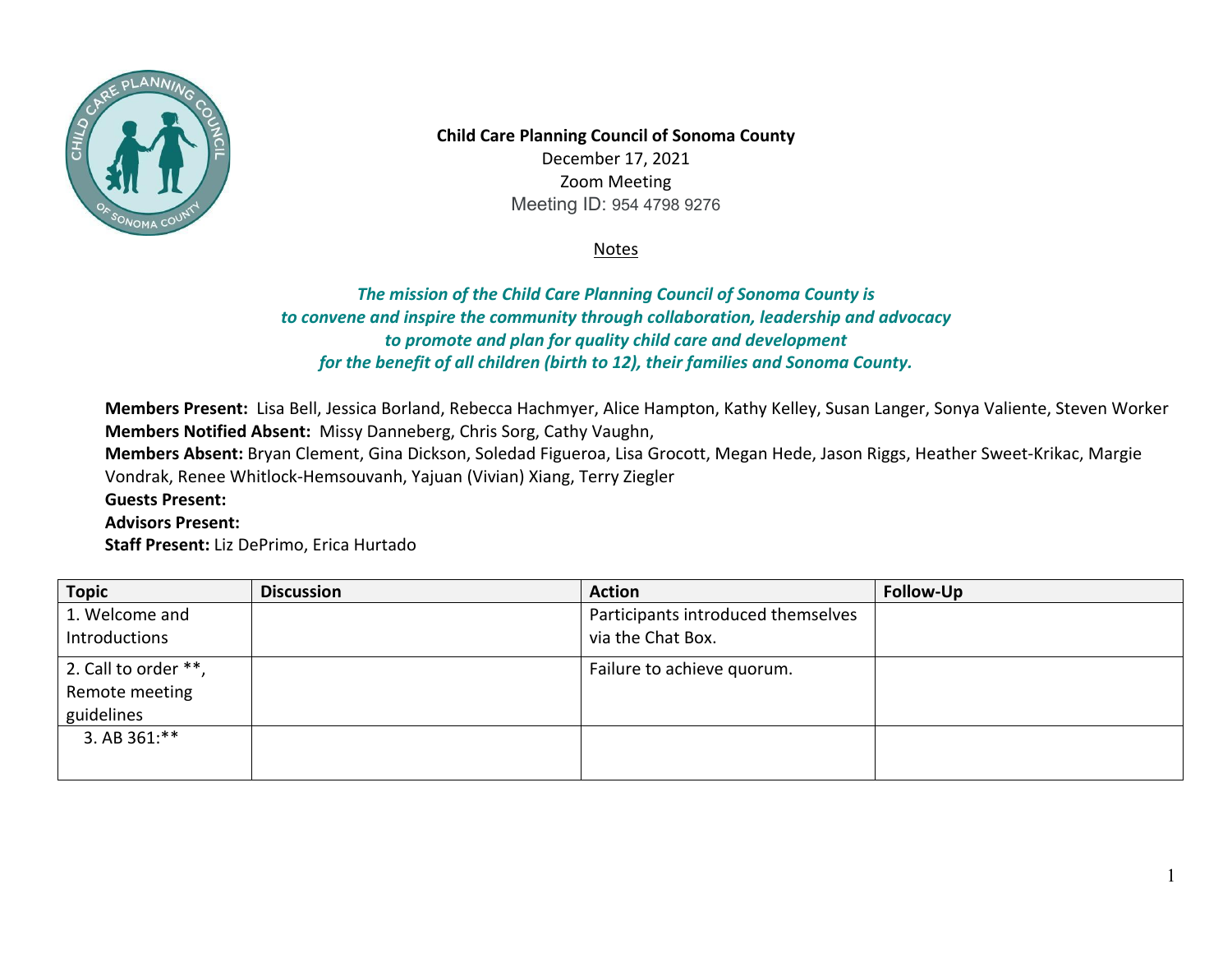| <b>Topic</b>           | <b>Discussion</b> | <b>Action</b> | Follow-Up |
|------------------------|-------------------|---------------|-----------|
| 4. Approval            |                   |               |           |
| of/Revisions to        |                   |               |           |
| Agenda**               |                   |               |           |
|                        |                   |               |           |
|                        |                   |               |           |
|                        |                   |               |           |
|                        |                   |               |           |
| 5. Approval of October |                   |               |           |
| 29th Special Meeting   |                   |               |           |
| Minutes**              |                   |               |           |
|                        |                   |               |           |
|                        |                   |               |           |
|                        |                   |               |           |
|                        |                   |               |           |
| 4. Public Comment      |                   |               |           |
|                        |                   |               |           |
| 12. Adjournment**      |                   |               |           |

## **Chat Box December 17, 2021**

```
09:02:31 From Lisa Bell to Everyone: 
     Good morning from Sonoma Sassarini Preschool! HAPPY HOLIDAYS! 
09:02:48 From Erica Hurtado to Everyone: 
     Thank you Lisa! 
09:03:20 From Sonya Valiente to Everyone: 
     Good morning Sonya Valiente- El Verano Preschool 
09:03:22 From Susan Langer to Everyone: 
     Susan Langer, Sonoma SELPA 
09:03:28 From Rebecca Hachmyer to Everyone: 
     Rebecca Hachmyer, CoChair, Director of Child Development OAUSD 
09:03:35 From Steven Worker to Everyone: 
     Steven Worker, consumer rep., also with Univ. of CA 4-H Youth Development Program 
09:03:40 From Jessica Borland to Everyone: 
     Jessica Borland, Windsor Unified 
09:03:44 From Kathy to Everyone: 
     Kathy Kelley - ELI 
09:05:09 From Alice Hampton to Everyone:
```